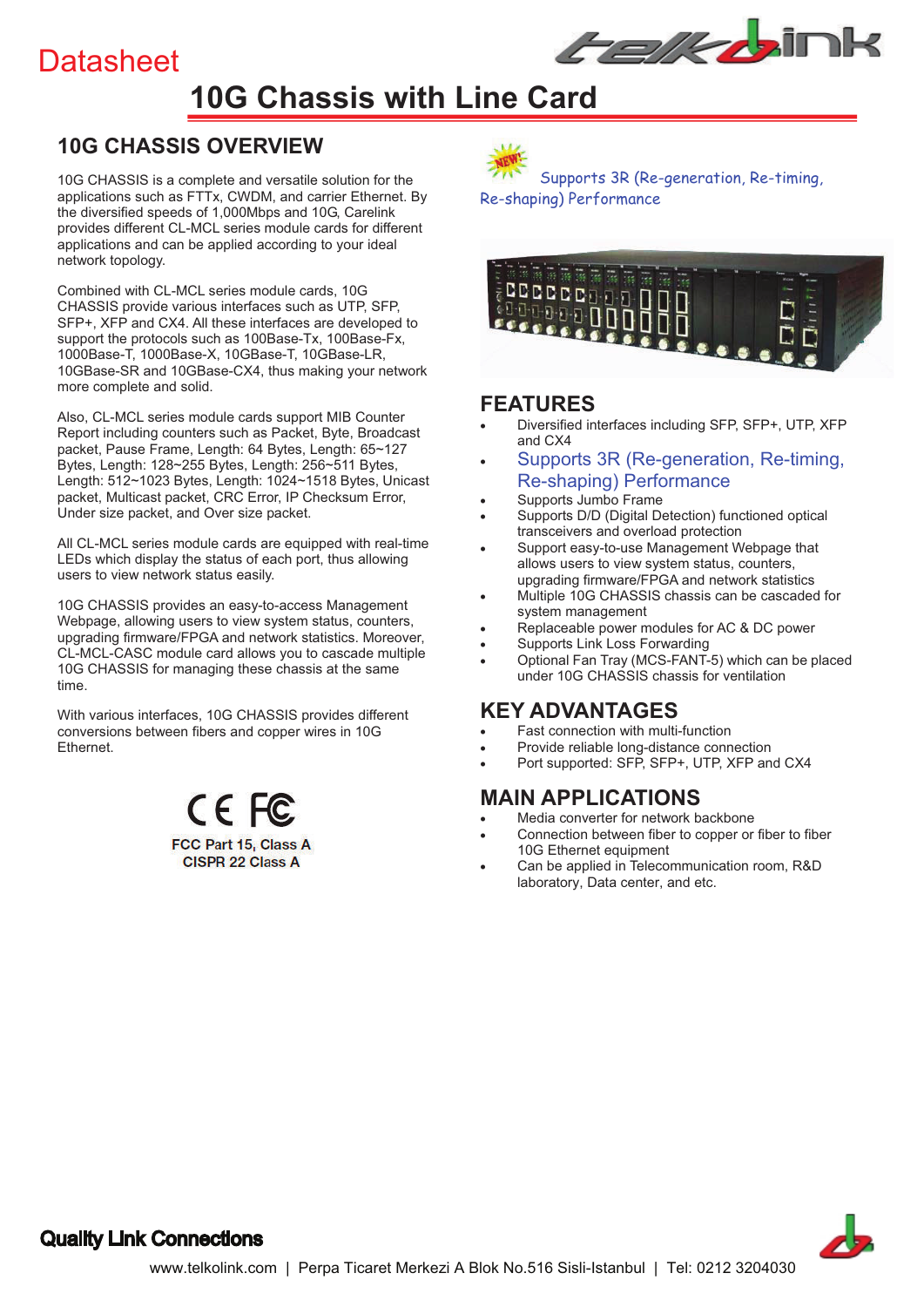# **Datasheet**



# **10G CHASSIS SPECIFICATION**

| <b>Model</b>                        | <b>10G CHASSIS</b>                                                        |                                                               |  |  |  |  |  |  |  |  |
|-------------------------------------|---------------------------------------------------------------------------|---------------------------------------------------------------|--|--|--|--|--|--|--|--|
| <b>Slot</b>                         | 16 Slots for Installing CL-MCL Series Module Cards                        |                                                               |  |  |  |  |  |  |  |  |
| <b>Dimension</b>                    | 441 mm x 310 mm x 88 mm                                                   |                                                               |  |  |  |  |  |  |  |  |
| <b>Temperature</b>                  | > Operating: 0°C ~ 40°C (32°F ~ 104°F)                                    | > Storage: 0°C ~ 50°C (32°F ~ 122°F)                          |  |  |  |  |  |  |  |  |
| <b>Humidity</b><br>(non-condensing) | > Operating: 0% ~ 85% RH                                                  | ≻ Storage: 0% ~ 85% RH                                        |  |  |  |  |  |  |  |  |
| <b>Built-in</b><br><b>Sensors</b>   | Detecting system temperatures, rotation speed of fans, and system voltage |                                                               |  |  |  |  |  |  |  |  |
| <b>Power Module</b>                 |                                                                           |                                                               |  |  |  |  |  |  |  |  |
| <b>Model</b>                        | <b>CL-MCLP-AC-300 &amp; CL-MCLP-AC-100</b>                                | CL-MCLP-DC-300 & CL-MCLP-DC-100                               |  |  |  |  |  |  |  |  |
|                                     | > 300W AC Redundant SPS (Vin 90~240VAC)                                   | > 300W DC Redundant SPS (Vin 36~72VDC)                        |  |  |  |  |  |  |  |  |
| <b>Power Source</b>                 | > 100W AC Redundant SPS (Vin 90~240VAC)                                   | 100W DC Redundant SPS (Vin 36~72VDC)<br>$\blacktriangleright$ |  |  |  |  |  |  |  |  |
| <b>Power Jack</b>                   | Male IEC 320 Receptacle                                                   | 3 Terminal Connectors                                         |  |  |  |  |  |  |  |  |
| <b>Optional Fan Tray</b>            |                                                                           |                                                               |  |  |  |  |  |  |  |  |
| <b>Model</b>                        |                                                                           | $-111111$<br><b>CL-MC-FAN</b>                                 |  |  |  |  |  |  |  |  |
| <b>Power Source</b>                 | 2 Mini-DIN 9-Pin Ports or 1 12V DC Power Jack                             |                                                               |  |  |  |  |  |  |  |  |
| <b>Dimension</b>                    | 441 mm x 310 mm x 29 mm                                                   |                                                               |  |  |  |  |  |  |  |  |



# Quality Link Connections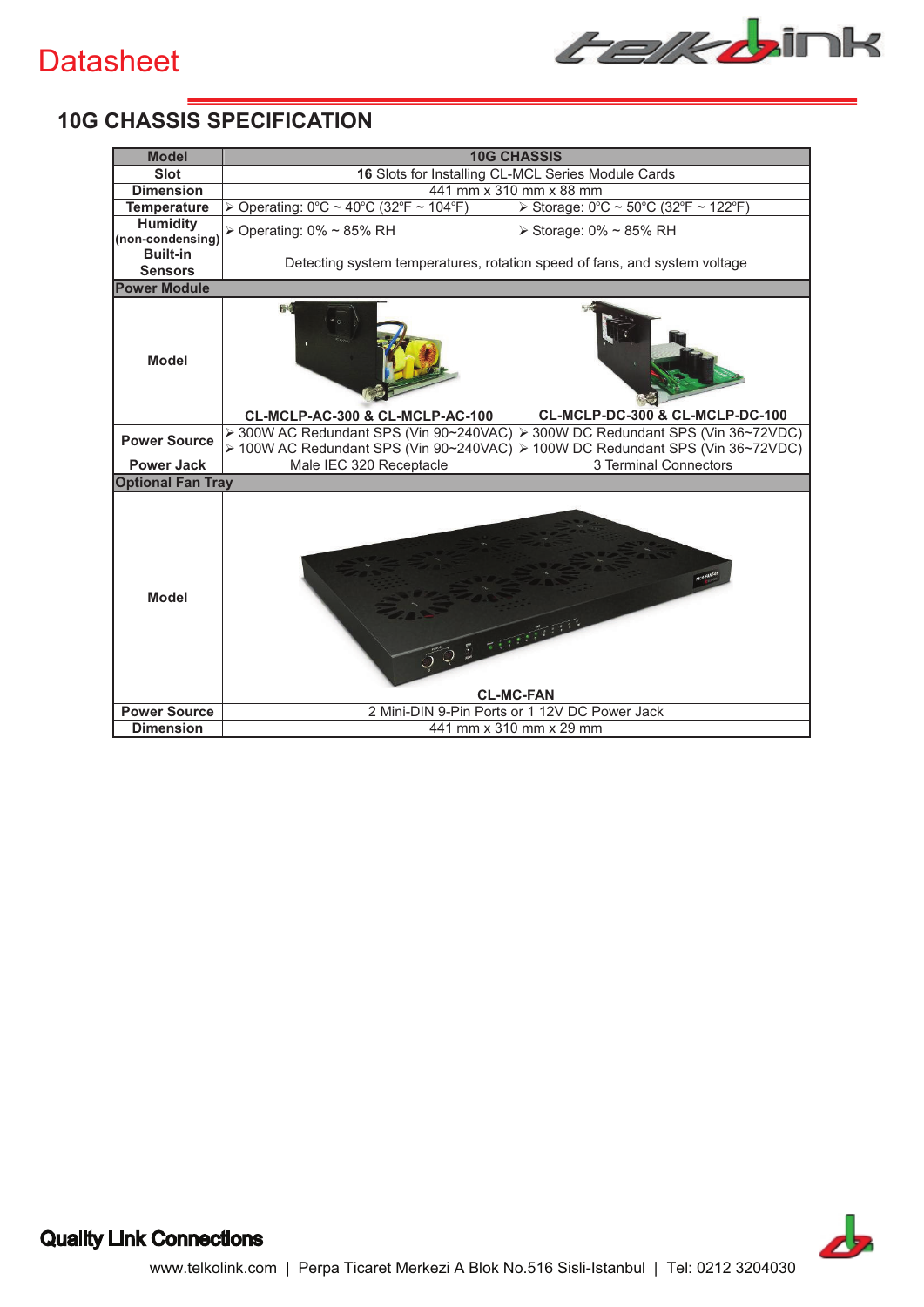# **Datasheet**



# **CL-MCL SERIES LINE CARDS SPECIFICATION**

| <b>Model</b>                                |                                                                                                                                                                                        |                                                                                                        |                          |                          |                                                                                               |                                         |                          |                                       |  |  |
|---------------------------------------------|----------------------------------------------------------------------------------------------------------------------------------------------------------------------------------------|--------------------------------------------------------------------------------------------------------|--------------------------|--------------------------|-----------------------------------------------------------------------------------------------|-----------------------------------------|--------------------------|---------------------------------------|--|--|
| <b>Module Card</b>                          |                                                                                                                                                                                        | <b>CL-MCL-1000</b>                                                                                     | CL-MCL-SFP+2             | CL-MCL-XSFP              | CL-MCL-SFP+                                                                                   | CL-MCL-CX4                              | CL-MCL-XFP2              | CL-MCL-XFP                            |  |  |
| <b>Interface Ports</b>                      |                                                                                                                                                                                        |                                                                                                        |                          |                          |                                                                                               |                                         |                          |                                       |  |  |
| Interface                                   | Port A                                                                                                                                                                                 | <b>RJ45</b>                                                                                            | $SFP+$                   | SFP <sup>+</sup>         | <b>RJ45</b>                                                                                   | C <sub>X4</sub>                         | <b>XFP</b>               | <b>RJ45</b>                           |  |  |
|                                             | Port B                                                                                                                                                                                 | <b>SFP</b>                                                                                             | $SFP+$                   | <b>XFP</b>               | $SFP+$                                                                                        | $SFP+$                                  | <b>XFP</b>               | <b>XFP</b>                            |  |  |
| <b>Maximum Data</b><br><b>Transfer Rate</b> |                                                                                                                                                                                        | 1000 Mbps                                                                                              | 10G                      | 10G                      | 10G                                                                                           | 10G                                     | 10 <sub>G</sub>          | 10 <sub>G</sub>                       |  |  |
| <b>Ethernet Mode</b>                        |                                                                                                                                                                                        | 1000Base-T<br>1000Base-X                                                                               | 10GBase-LR<br>10GBase-SR | 10GBase-LR<br>10GBase-SR | 10GBase-LR<br>10GBase-SR<br>10GBase-T                                                         | 10GBase-LR<br>10GBase-SR<br>10GBase-CX4 | 10GBase-LR<br>10GBase-SR | 10GBase-T<br>10GBase-LR<br>10GBase-SR |  |  |
| <b>Jumbo Frame</b>                          |                                                                                                                                                                                        |                                                                                                        |                          |                          | Available                                                                                     |                                         |                          |                                       |  |  |
| <b>System Control</b>                       |                                                                                                                                                                                        |                                                                                                        |                          |                          |                                                                                               |                                         |                          |                                       |  |  |
|                                             | > Transceiver Power ON/OFF<br>> Link Connection Mode: Slave/Segment<br>System Control > Selectable Auto/Force Media Type<br>$\triangleright$ Loopback*<br>> System Upgrade (F/W, FPGA) |                                                                                                        |                          |                          |                                                                                               |                                         |                          |                                       |  |  |
| <b>Device Status Report</b>                 |                                                                                                                                                                                        |                                                                                                        |                          |                          |                                                                                               |                                         |                          |                                       |  |  |
| <b>Status Report</b>                        |                                                                                                                                                                                        | $\triangleright$ Information<br>$\triangleright$ Link Status<br>$\triangleright$ Temperature Detection |                          |                          | > Module Detection<br>> Fiber Module Detection<br>$\triangleright$ Transceiver overloading    |                                         |                          |                                       |  |  |
| <b>MIB Counter Report *</b>                 |                                                                                                                                                                                        |                                                                                                        |                          |                          |                                                                                               |                                         |                          |                                       |  |  |
|                                             |                                                                                                                                                                                        | $\triangleright$ Packet<br>$\triangleright$ Broadcast packet<br>$\triangleright$ Length: 64 Bytes      |                          |                          | $\triangleright$ Byte<br>> Pause Frame<br>$\triangleright$ Length: 65~127 Bytes               |                                         |                          |                                       |  |  |
| <b>Counter Report</b>                       |                                                                                                                                                                                        | $\triangleright$ Length: 128~255 Bytes<br>≻ Length: 512~1023 Bytes<br>$\triangleright$ Unicast packet  |                          |                          | $\ge$ Length: 256~511 Bytes<br>≻ Length: 1024~1518 Bytes<br>$\triangleright$ Multicast packet |                                         |                          |                                       |  |  |
|                                             |                                                                                                                                                                                        | $\triangleright$ CRC Error<br>> Under size packet                                                      |                          |                          | $\triangleright$ IP Checksum Error*<br>$\triangleright$ Over size packet                      |                                         |                          |                                       |  |  |

**\*CL-MCL-7S81 Module Card does not support Loopback and IP Checksum Error functions.**